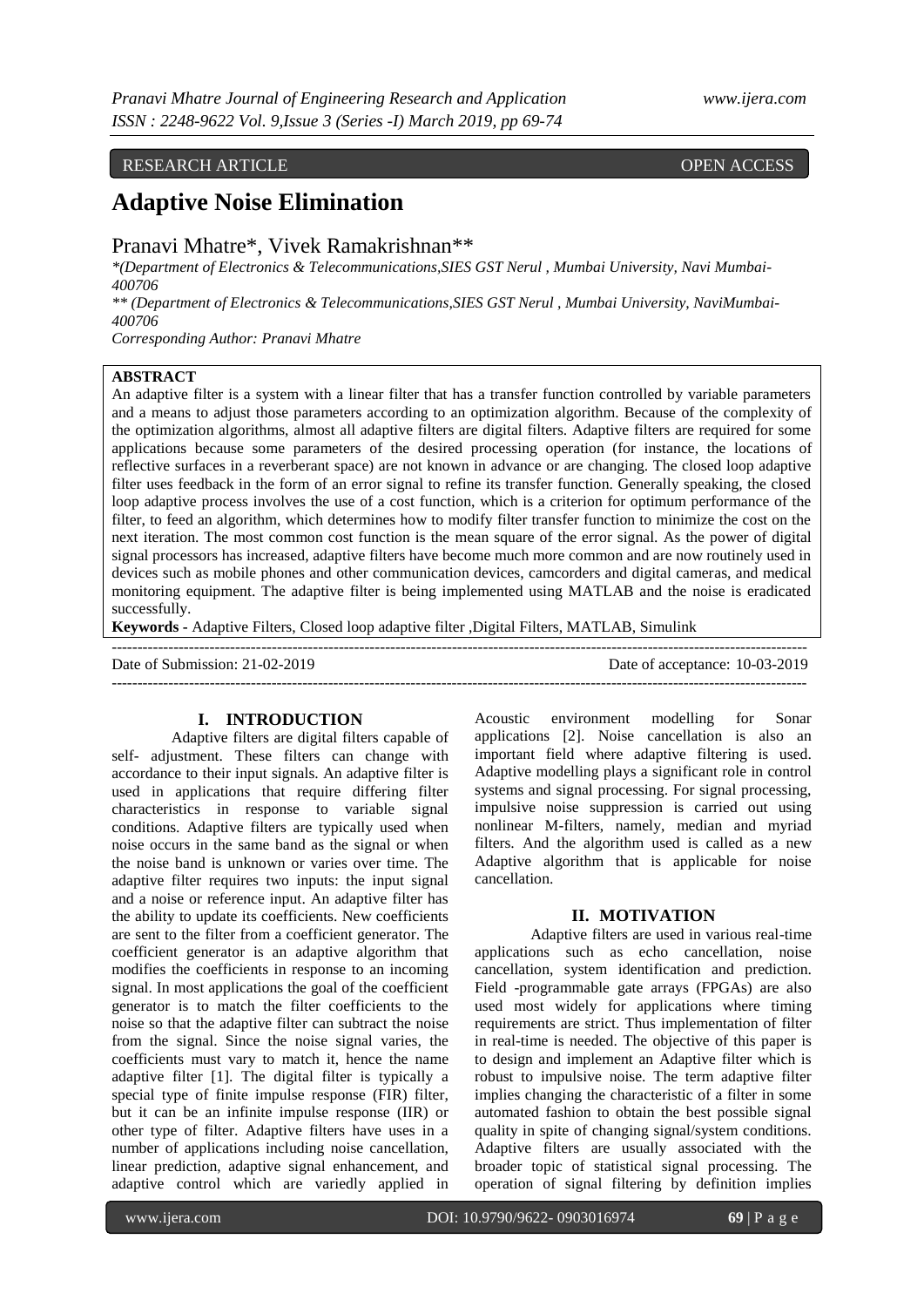extracting something desired from a signal containing both desired and undesired components. With linear FIR and IIR filters the filter output is obtained as a linear function of the observation (signal applied) to the input [1]. An optimum linear filter in the minimum mean square sense can be designed to extract a signal from noise by minimizing the error signal formed by subtracting the filtered signal from the desired signal. For noisy signals with time varying statistics, this minimization process is often done using an adaptive filter.

#### **III. LITERATURE REVIEW**

Basics of Adaptive Filter Theory, and what drawbacks it can overcome which are faced in other types of filters is explained in [1]. Adaptive filters are usually associated with the broader topic of statistical signal processing. For noisy signals with time varying statistics, minimization process is often done using an adaptive filter. Applications of adaptive filter in Sonar Applications is explained in [2].These applications are variedly used in Acoustic environment modelling. Other applications were also cross referred. Significance of Adaptive Filters in Noise cancellation is explained in [3].Also the significant role in control systems and signal processing of adaptive modelling. The methodology was studied in [4]. The entire system architecture is based on the LMS algorithm mentioned in the book.

A similar program of Linear Phase FIR Filter was studied and LMS algorithm program was developed accordingly and Execution was studied in [6]A similar program of Linear Phase FIR Filter was studied and LMS algorithm program was developed accordingly. The MATLAB language was used to implement the program in MATLAB. The language fundamentals were studied in MATLAB Help options. This text offers a comprehensive treatment of MATLAB and its applications to the design and simulation of real, industry-standard circuits. It focuses on the use of Simulink rather than solely on the MATLAB language, showing why and how certain types of circuits are inferred from the language constructs and how any of the four simulation categories can be implemented.The text reviews fundamental concepts of digital electronics and design and includes a series of appendixes that offer tutorials on important design tools [1]. In Simulink, systems are drawn on screen as block diagrams. Many elements of block diagrams are available, such as transfer functions, summing junctions, etc., as well as virtual input and output devices such as function generators and oscilloscopes. Simulink is integrated with MATLAB and data can be easily transferred between the programs. In these tutorials, we will apply Simulink to the examples from the MATLAB tutorials to model the systems, build controllers, and simulate the systems. Simulink

is supported on Unix, Macintosh, and Windows environments; and is included in the student version of MATLAB for personal computers.

#### **IV. OBJECTIVES**

The main aim or objective of adaptive filter is to find and track the optimum filter quickly and accurately, corresponding to the same signal operating parameters. Also, the adaptive filter must satisfy all its characteristics such that the accuracy of output signal is good. The parameters which are needed to cancel in the system are noise, echo etc. and eliminate the problem of system modeling and adaptive line enhancement. Measuring the errors and neglecting them is one of the main objective of adaptive filters.

#### **4.1 Advantages of Adaptive Filter**

Adaptive filters have uses in a number of applications including noise cancellation, linear prediction, adaptive signal enhancement, and adaptive control which are variedly applied in Acoustic environment modelling for Sonar applications [2]. Noise cancellation is also an important field where adaptive filtering is used [3].Adaptive modelling plays a significant role in control systems and signal processing. It is widely used in control tasks, especially in cases when system structure is known, but its parameters are poorly defined. Impulsive noise suppression in speech is very important for clear voice communications. For signal processing, impulsive noise suppression is carried out using nonlinear M-filters, namely, median and myriad filters. And the algorithm used here is a LMS algorithm that is applicable for noise cancellation.

## **4.2 Advantages of MATLAB.**

MATLAB is used for the implementation of the Adaptive filter algorithm. A very large (and growing) database of built-in algorithms for image processing and computer vision applications. MATLAB allows you to test algorithms immediately without recompilation. You can type something at the command line or execute a section in the editor and immediately see the results, greatly facilitating algorithm development. The MATLAB Desktop environment, which allows you to work interactively with your data, helps you to keep track of files and variables, and simplifies common programming/debugging tasks. The ability to read in a wide variety of both common and domain-specific image formats. The ability to call external libraries, such as OpenCV. Clearly written documentation with many examples, as well as online resources such as web seminars ("webinars"). Bi-annual updates with<br>new algorithms, features, and performance new algorithms, features, and performance enhancements. If you are already using MATLAB for other purposes, such as simulation, optimization,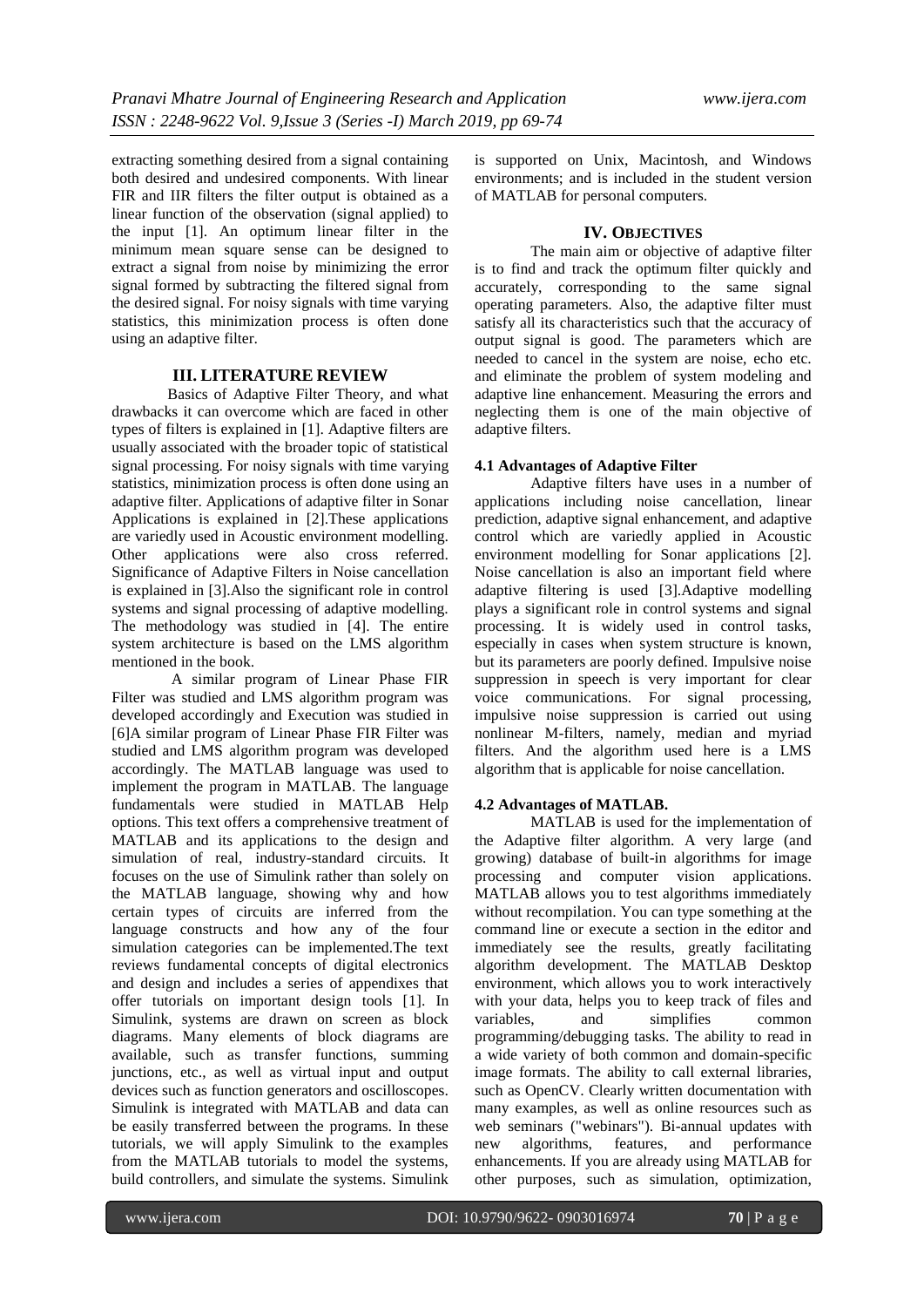statistics, or data analysis, then there is a very quick learning curve for using it in image processing. The ability to process both still images and video. Technical support from a well-staffed, professional organization. A large user community with lots of free code and knowledge sharing. The ability to autogenerate C code, using MATLAB Coder, for a large (and growing) subset of image processing and mathematical functions, which you could then use in other environments, such as embedded systems or as a component in other software.

MATLAB doesn't require compiler to execute like C, C++. It just executes each sentence as it is written in code. This increase productivity and coding efficiency. It is higher level language. Using MATLAB Coder the codes written in MATLAB can be converted to C++, Java, Python, .Net etc. This makes this language more versatile. So, scientific theories can be implemented in other languages also. And those library files, or dll's can be directly implemented in other languages.

MATLAB has inbuilt rich library of Neural Network, Fuzzy Logic, Simulink, Power System, Hydraulics, Electrical, Communication, Electromagnetics etc. Thus developing any scientific simulation is easy to dousingsuchrichlibrary.

Disadvantage is its cost of License. It's very costly user has to buy each and every module and pay for it. Disadvantage is during cross compiling or converting MATLAB to other language code is very difficult. It's very difficult or requires deep MATLAB knowledge to deal with all errors. MATLAB is not suggested to make any product. Because, MATLAB doesn't create application deployment(installation) like task (like setup files and other executable which copies during installation).

#### **V. METHODOLOGY 5.1 System Architecture**



BLOCK DIAGRAM OF ADAPTVE FILTER.

d(u) - Filter Desired Output. d (n) - Filter Output. c(u) - Filter Error.

$$
\overline{u}u = q(u) + q(u)
$$

**Fig 1**. block diagram of adaptive filter

There are two input signals to the adaptive filter:  $d(k)$  and  $x(k)$  which are sometimes called the primary input and the reference input respectively.  $d(n)$  - which includes the desired signal plus undesired interference and  $x(n)$  - which includes the signals that are correlated to some of the undesired interference in  $d(n)$ . n - represents the discrete sample number.

#### **5.2 LMS Algorithm**

Least mean squares (LMS) algorithms are a class of adaptive filter used to mimic a desired filter by finding the filter coefficients that relate to producing the least mean square of the error signal (difference between the desired and the actual signal). It is a stochastic gradient descent method in that the filter is only adapted based on the error at the current time. The idea behind LMS filters is to use steepest descent to find filter weights which minimize a cost function [4].

Adaptive filters are used in various real-time applications such as echo cancellation, noise cancellation, system identification and prediction. Field -programmable gate arrays (FPGAs) are also used most widely for applications where timing requirements are strict. Thus implementation of filter in real-time is needed. The objective of this paper is to design and implement an Adaptive filter which is robust to impulsive noise using MATLAB design. The design implementation and its performance analysis are presented [4].

The idea behind a closed loop adaptive filter is that a variable filter is adjusted until the error (the difference between the filter output and the desired signal) is minimized.

We have shown that adaptation equation (SD p, R) can be written in an equivalent form as (see also the Figure with the implementation of SD algorithm)  $w(n + 1) = w(n) + [E e(n)u(n)]$  (1)

In order to simplify the algorithm, instead the true gradient of the criterion

$$
w(n)J(n) = 2Eu(n)e(n)
$$
 (2)  
LMS, the right-hand (l) is a right (l)

LMS algorithm will use an immediately available approximation

$$
w(n)J(n) = 2u(n)e(n)
$$
 (3)

Using the noisy gradient, the adaptation will carry on the equation

 $w(n + 1) = w(n)12w(n)J(n) = w(n) + u(n)e(n)$  (4)

In order to gain new information at each time instant about the gradient estimate, the procedure will go through all data set  $(d(1), u(1)), (d(2), u(2)), \ldots$ }, many times if needed.

## **VI. MODELLING AND DESIGNING IN MATLAB**

LMS algorithm does not require the autocorrelation matrix of the filter input and the cross correlation between the filter input and its desired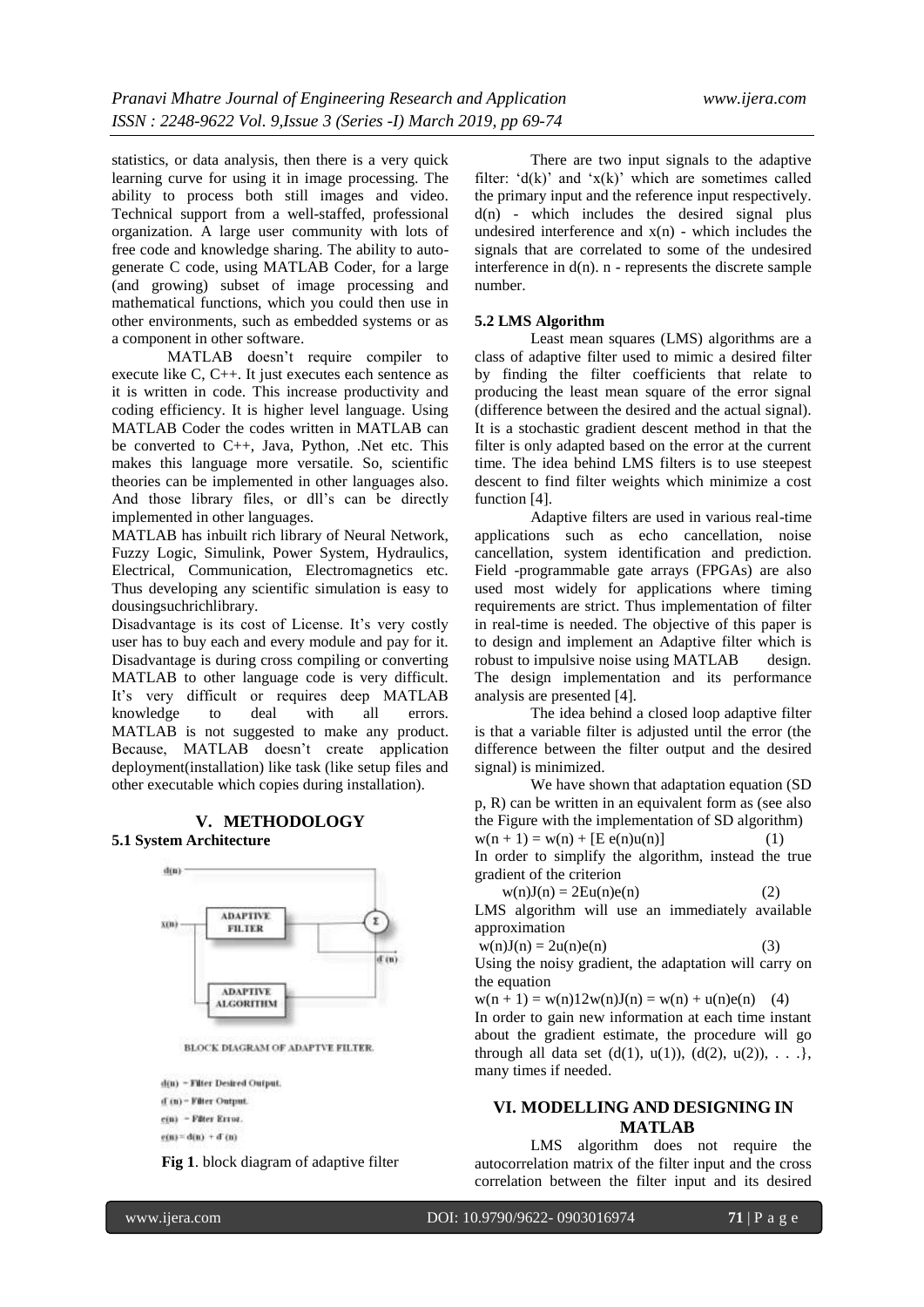signal. It does not use the expectation operation that is present in the steepest descent method. Implementation of the algorithm is simple and it does not require matrix inversion. It includes a step size parameter which controls the stability and convergence of the algorithm. It is a stable and robust algorithm



**Fig 2:** block diagram of lms algorithm

LMS algorithm does not use the exact values of the expectations, the weights would never reach the optimal weights in the absolute sense, but a convergence is possible in mean. That is, even though the weights may change by small amounts, it changes about the optimal weights. However, if the variance with which the weights change, is large, convergence in mean would be misleading. This problem may occur, if the value of step-size is not chosen properly [4].



**fig3:** state diagram

## **VII. IMPLEMENTAION IN SIMULINK**





**Fig 5.** Matlab block in simulink

## **VIII. RESULTS IN SIMULINK**



**Fig 6**. simulink waveform of the signals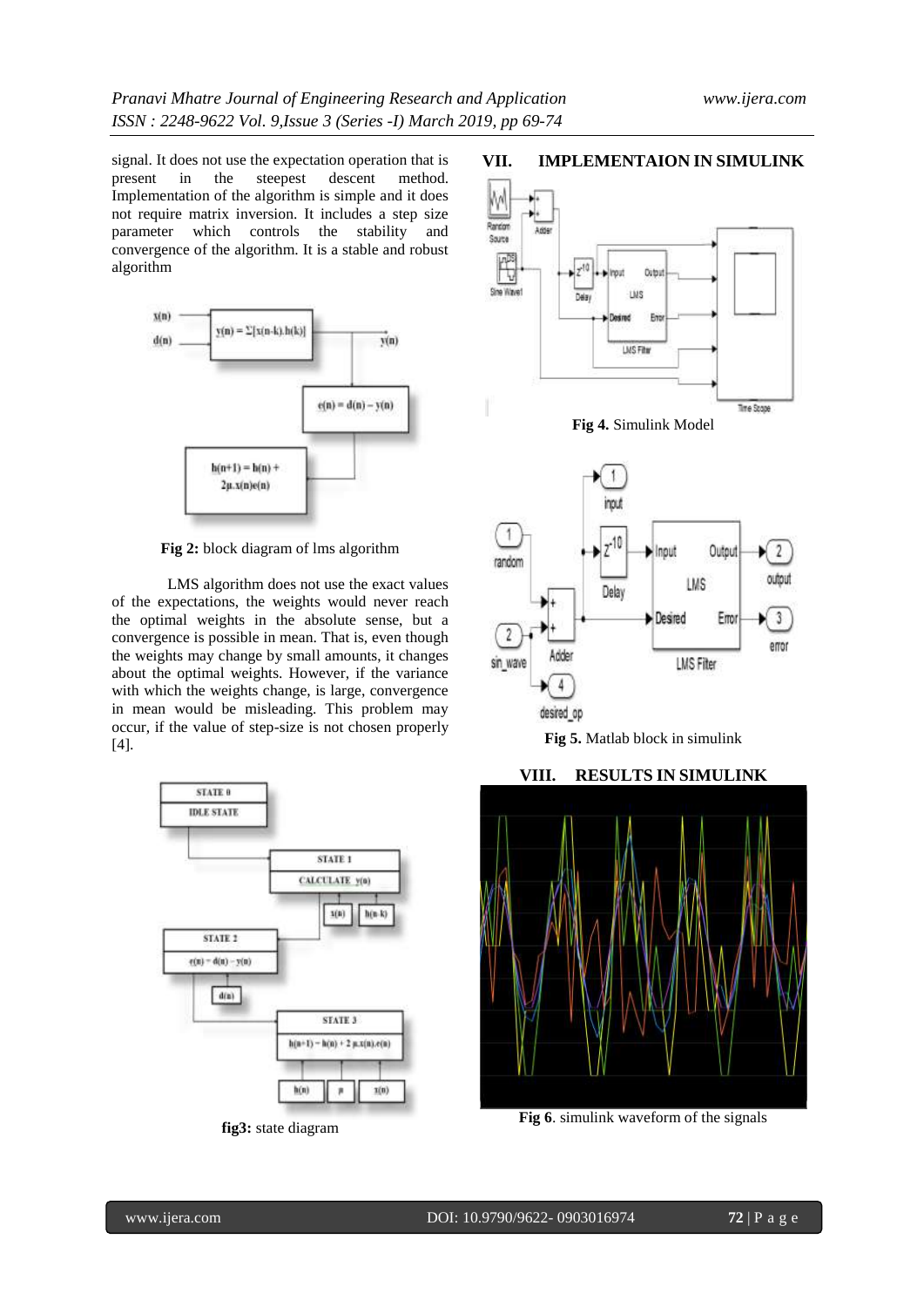| <b>Table 1.color code of signal</b> |              |                             |
|-------------------------------------|--------------|-----------------------------|
|                                     | <b>Color</b> | Signal                      |
|                                     | Green        | <b>Input Signal + Noise</b> |
|                                     | Yellow       | Delayed Input Signal<br>$+$ |
|                                     |              | <b>Noise</b>                |
|                                     | Orange       | <b>Error</b> signal         |
|                                     | Blue         | <b>Output of LMS signal</b> |
|                                     | Purple       | <b>Desired Sine wave</b>    |





## **Fig.7.**input waveform.



**Fig.8**. input waveform with noise



**Fig. 9.** error signal waveform.



**Fig.10.** Desired Output Waveform.



**Figure 11.** Adaptive noise eliminated waveform.

## **X. CONCLUSION**

The implementation of a useful adaptive filter can be done using MATLAB . Furthermore, the MATLAB implementation is efficient and durable. Here we can reduce area consumption and also power consumption by reusing code for various stage of